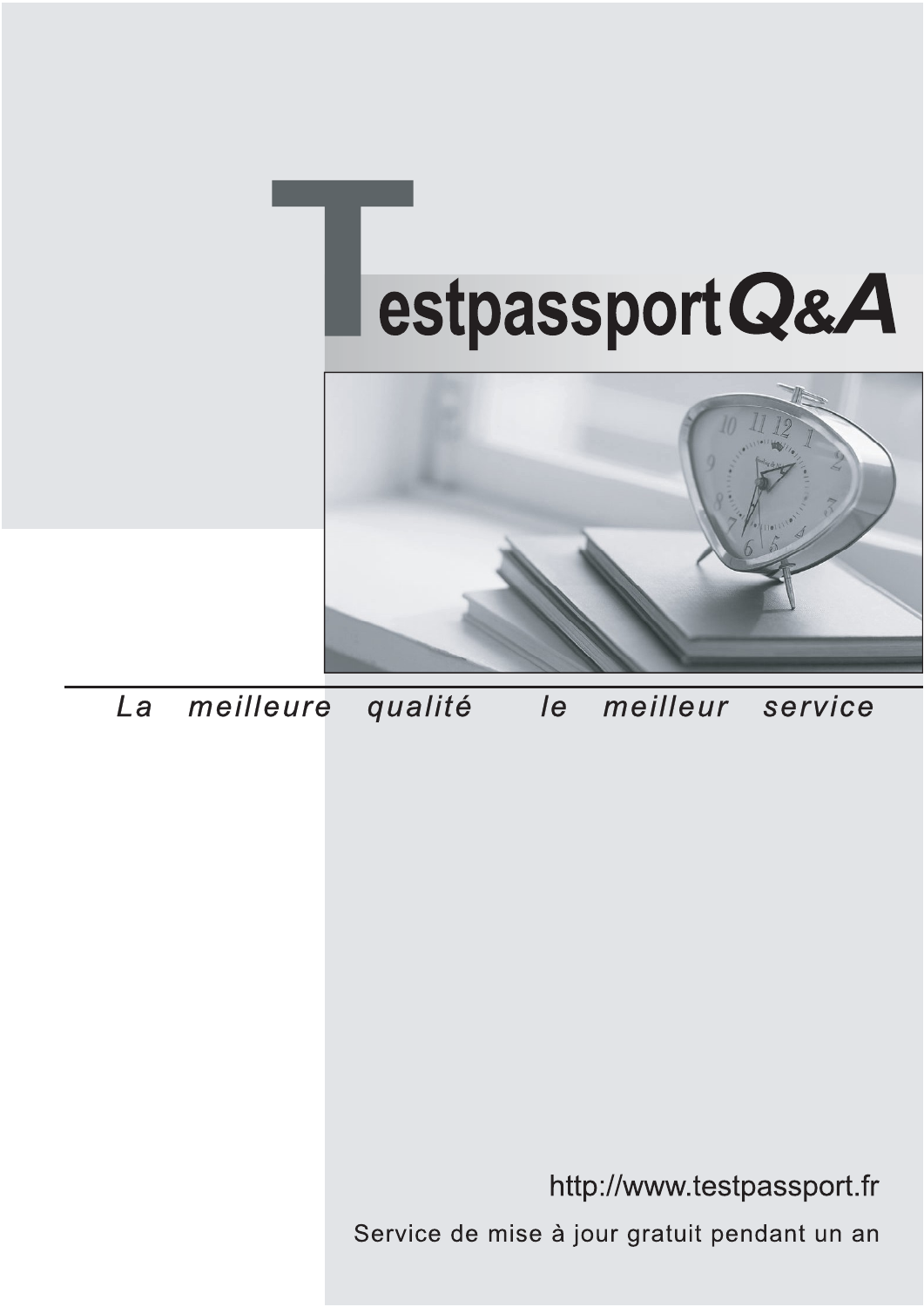# **Exam** : **132-s-916.2**

# **Title** : Avaya Specialist - IP Office Implement & Support Elective Exam

# **Version** : DEMO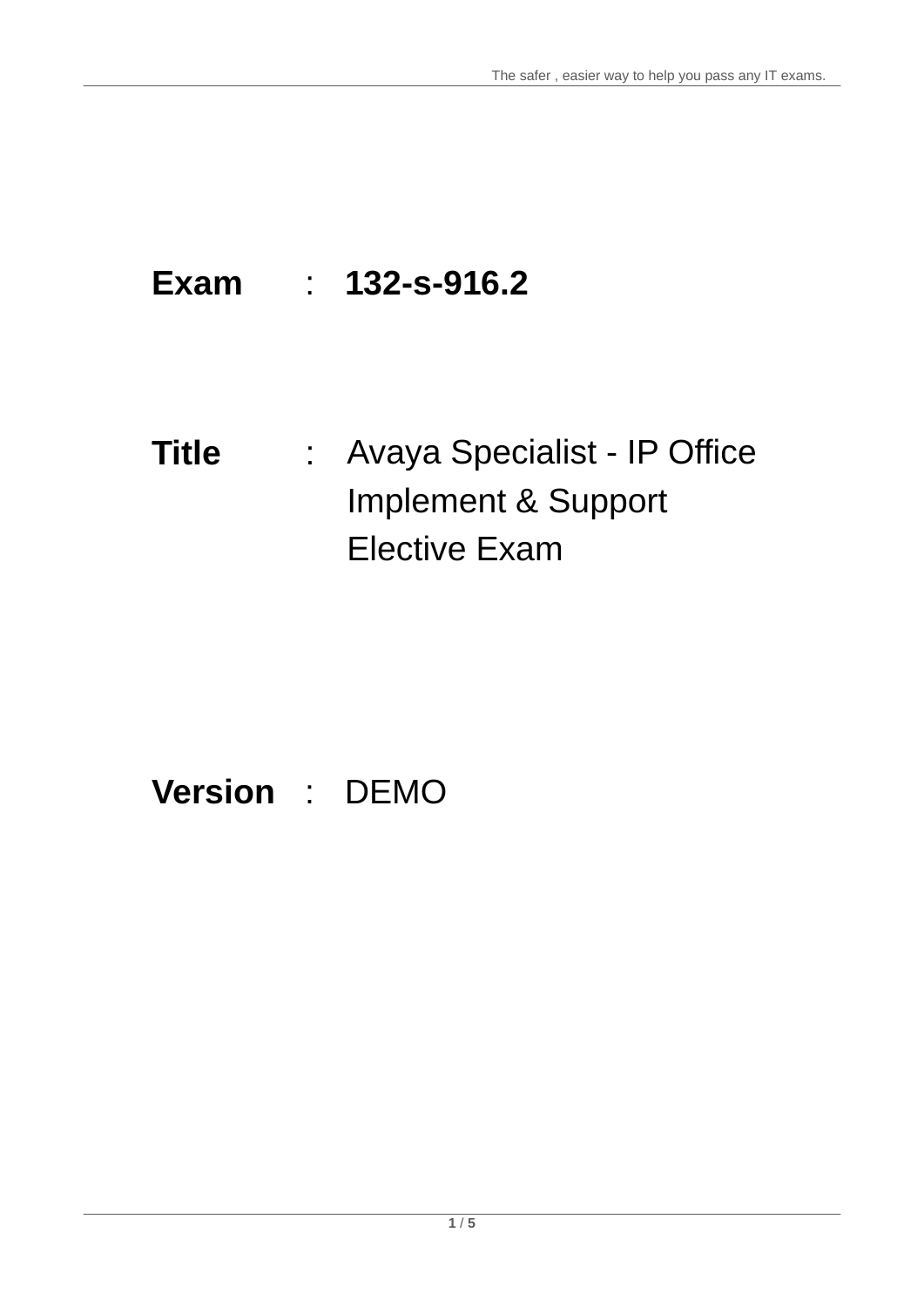1.Which three options does the IMS user have available in Microsoft?Outlook? (Choose three.)

- A.Select IMS server.
- B.Select Voicemail Box.
- C.Select Voicemail server.
- D.Select handset for VM playback.
- E.Prompt before connecting to server.

# Answer:B D E

2.An IP Office telephone user reports that a phone is not ringing for outside calls. What are three possible reasons why this is happening? (Choose three.)

- A.The IP Office locale is set to "A-Law".
- B.The phone does not have the user profile logged onto the phone.
- C.The ring volume is too low to hear.
- D.The phone has been set to "Offhook Station".
- E.The phone is set to "Do Not Disturb".

## Answer:B C E

3.When configuring Session Initiated Protocol (SIP) trunks with SIP authorization using an IP address on an IP Office system which option must be set in the SIP Line configuration form for the trunks to function correctly? The contract of the contract of the contract of the contract of the contract of the contract of the contract of the contract of the contract of the contract of the contract of the contract of the contract of the

A.The customer's NAT IP address must be entered on the SIP line form.

- B.The Primary Authentication Name must be set.
- C.The compression mode must be set to automatic.
- D.The ITSP IP address must be entered on the SIP line form.

#### Answer:D

4. When installing IP Hardphones, the engineer wants to use the IEEE 802.3af standard to

- A.supply AC voltage to the IP Office
- B.supply power to the IP Hardphones
- C.perform Layer 3 routing for IP Hardphones
- D.filter multicast traffic to the appropriate IP Hardphone

#### Answer:B

- 5.Recordings take up how much space on a hard drive?
- A.2MB per minute
- B.200KB per minute
- C.1MB per minute
- D.650KB per minute

#### Answer:C

6.Which three pieces of information does System Status Application provide? (Choose three.)

- A.configuration errors
- B.local IP Office license status
- C.trunk status
- D.extension status
- E.remote IP Office license statu

#### Answer:B C D

7.A customer wants to have a simple conference bridge with four permanent bridges set up off of a menu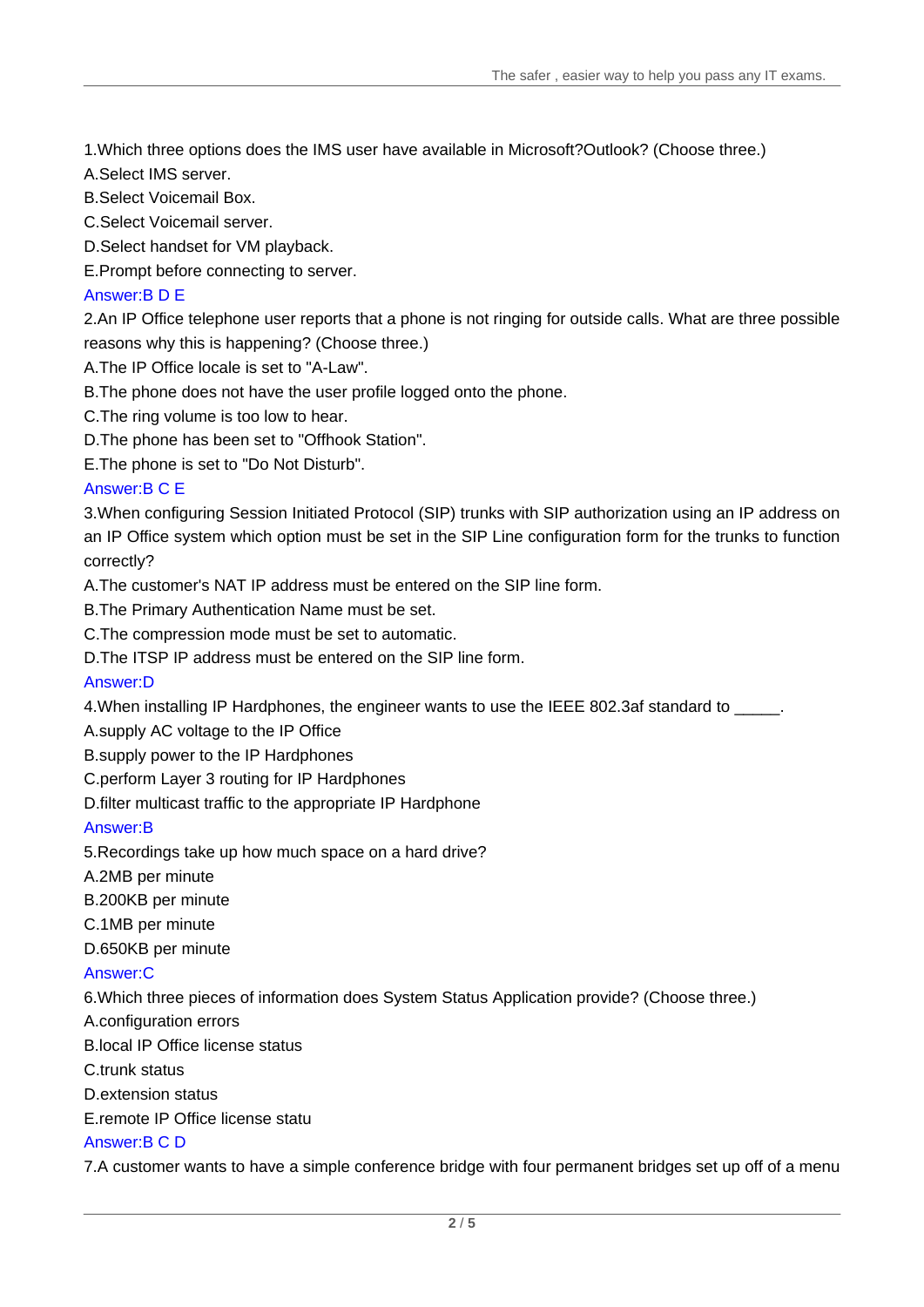in VoiceMail Pro. The customer also wants each bridge protected with a different static PIN. Where in the setup of this scenario would you enter the PIN?

A.on the General tab in the menu action

B.on the General tab for each transfer action

C.on the Telephone Number field in the IP Office Short Code

D.in the Properties box for each option in the Touch Tone tab in the menu action

# Answer:B

8.Which Dynamic Host Configuration Protocol (DHCP) options are available in the IP Office?

A.Disabled, Enabled

- B.Server, Enabled, Client
- C.Server, Disabled, Client, DialIn

D.Server, Client, Disabled

## Answer:C

9.Click the Exhibit button. In the exhibit, what would the default gateway for IP Office 1 be?



A.10.10.1.1 B.10.10.1.2 C.192.168.10.100 D.135.122.34.90

#### Answer:D

10.Which file validates the version of software that is to be loaded into the 4600 Series Telephone set? A.bbla0\_83.scr

B.46xxsettings.txt

C.46xxsettings.scr

D.46xxupgrade.scr

#### Answer:D

11.What is necessary to upgrade the firmware for the 4600/5600 series sets on an IP Office system?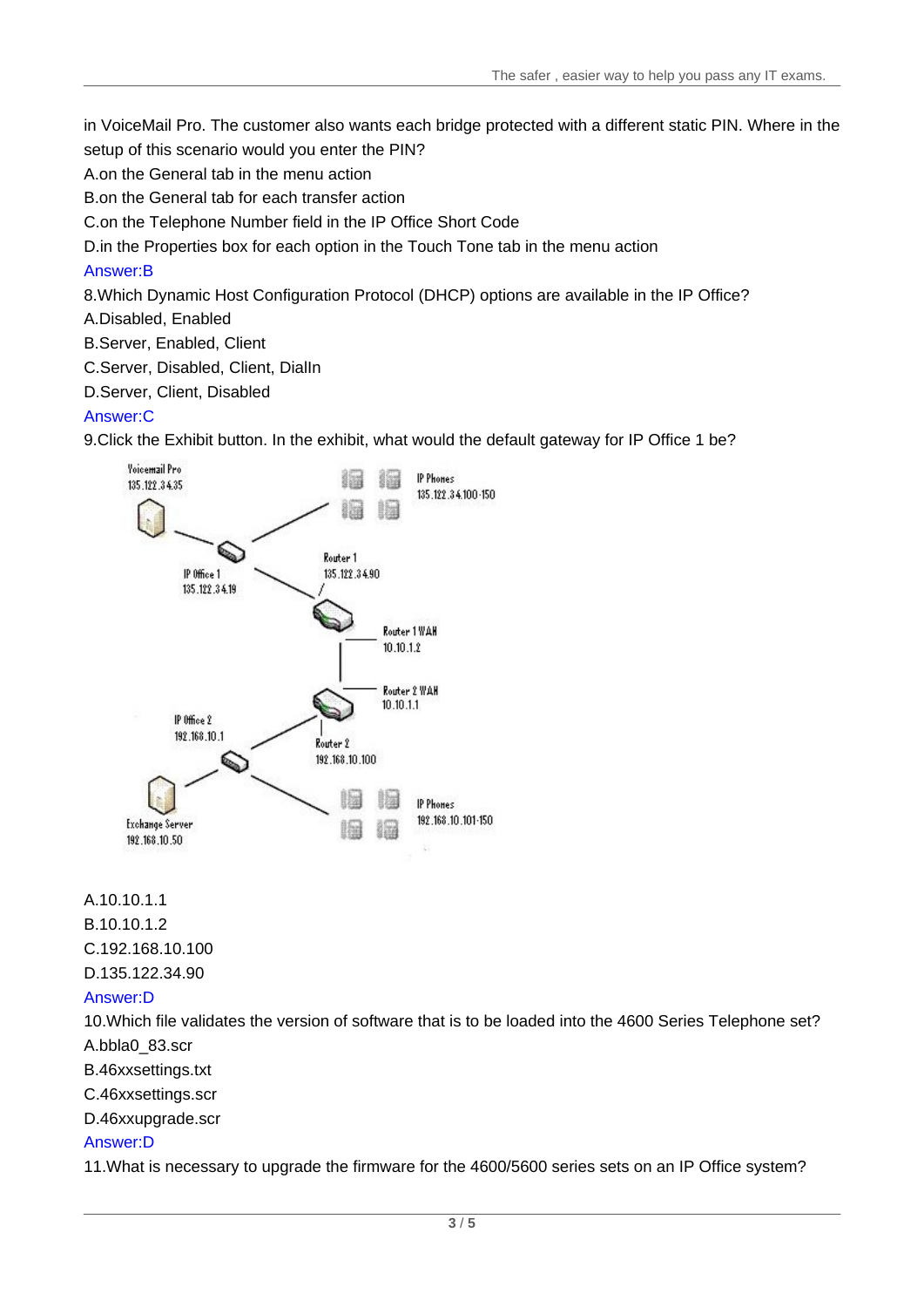A.Manager

B.serial cable

C.third-party FTP server

D.null modem cable

# Answer:A

12.Which two operating systems are supported by VoiceMail Pro? (Choose two.)

A.Microsoft Windows 2000

B.Microsoft Windows XP

C.Microsoft Windows 98 SE

D.Microsoft Windows NT

# Answer:A B

13.You have an Avaya IP 412 Office with the largest supported voice compression modules (VCMs) on the system. What is the maximum number of data channels supported on this system?

A.20

B.50 and the contract of the contract of the contract of the contract of the contract of the contract of the contract of the contract of the contract of the contract of the contract of the contract of the contract of the c

C.80

D.100

# Answer:D

14.An IP Office solution is sold to a customer who needs to connect two existing sites over their LAN. Which two are required by Avaya to ensure the VoIP connection and calls work properly? (Choose two.) A.firewall / filter

B.network assessment

C.a separate voice network

D.static addresses for the IP Office

# Answer:B D

15.An IP Office application will allow an individual to select protocols and interfaces that are to be traced and decoded. The trace can either be captured directly to screen or as a log file for later analysis. Traces from different protocols can be color coded to improve the clarity of large log files. Which application is used for this?

A.Debug View

B.System Monitor

C.Delta Server

D.System Status Application

# Answer:B

16.A customer reports that IP Office users cannot access voicemail at certain times. Avaya has requested that the customer reproduce the issue and provide traces. Which three steps can the customer take to reproduce the reported issue? (Choose three.)

A.The customer can place test calls into voicemail.

B.The customer can use the 'IP Office System Monitor" and VoiceMail Pro debug logs to record system activity.

C.The customer can use System Monitor to "Call Sync" on all calls in the system.

D.The customer can reboot the IP Office to see if it resolves the issue.

E.The customer can record the date and time of the reported issue.

# Answer:A B E